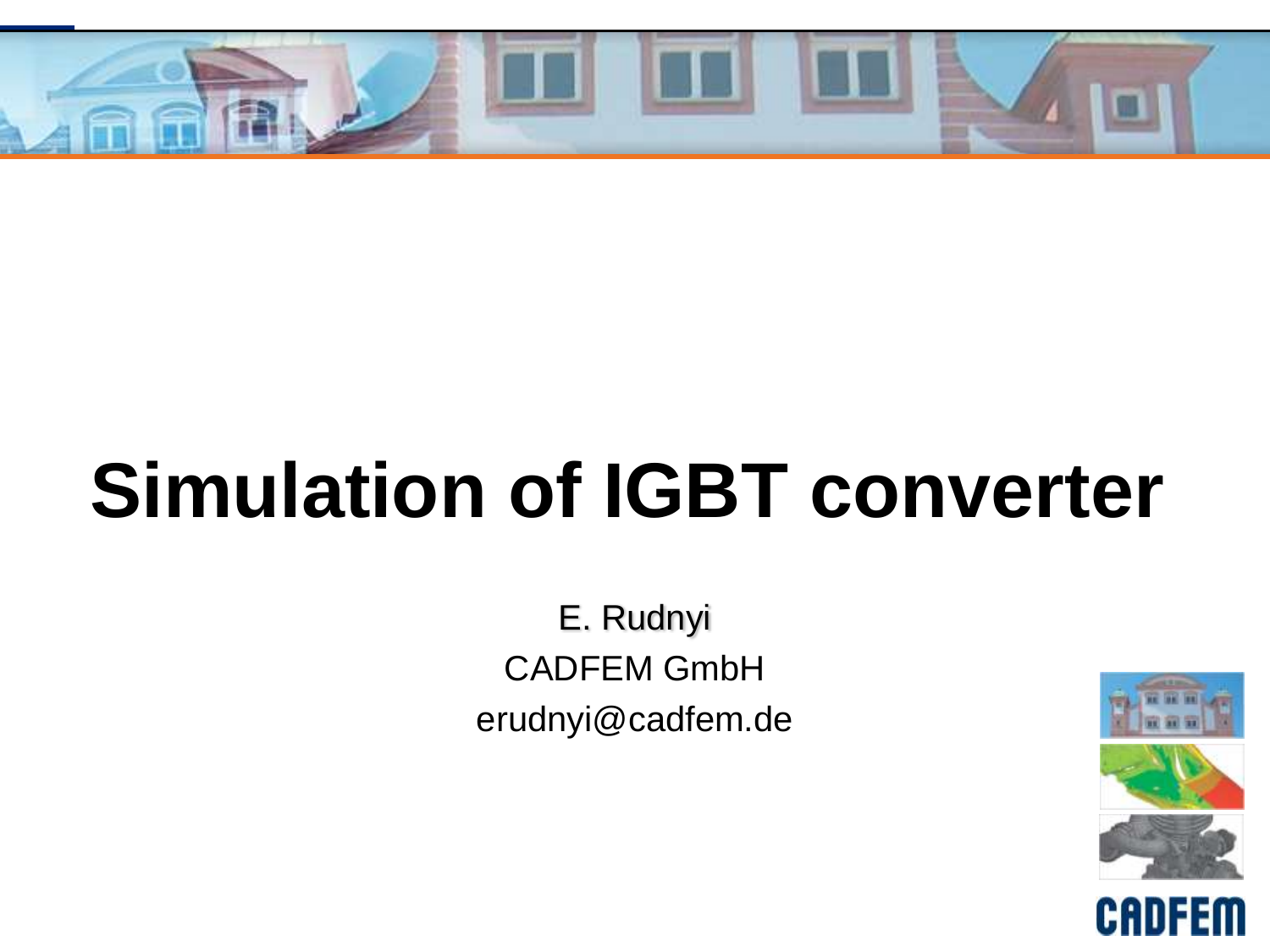### **Outline**

■ The work has been done for the ECPE workshop Thermal Engineering of Power Electronics Systems, 2009

- **Overview**
- Thermal Simulation in Icepak
- Compact Thermal Model through Model Order Reduction

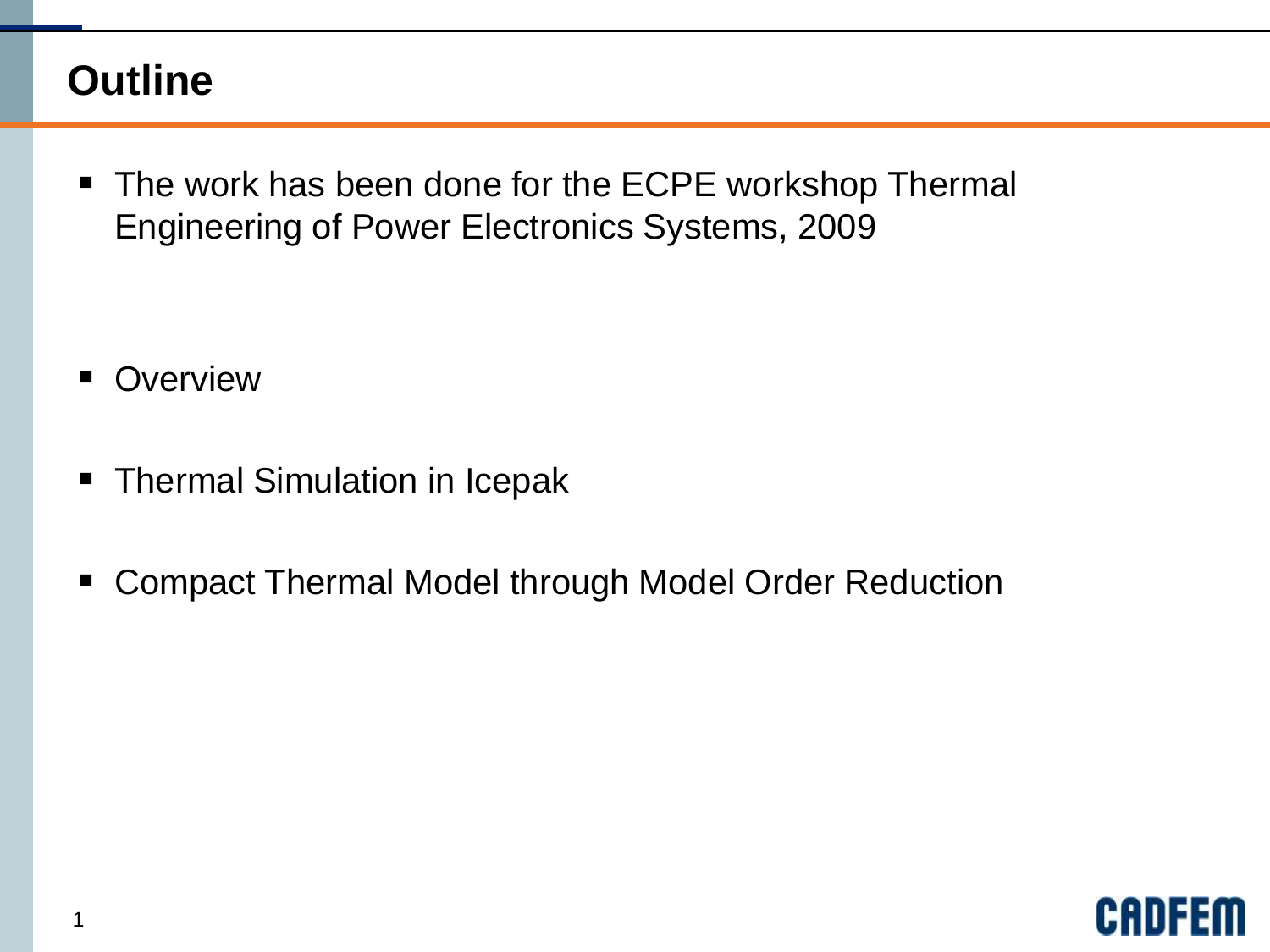#### **European Center for Power Electronics**



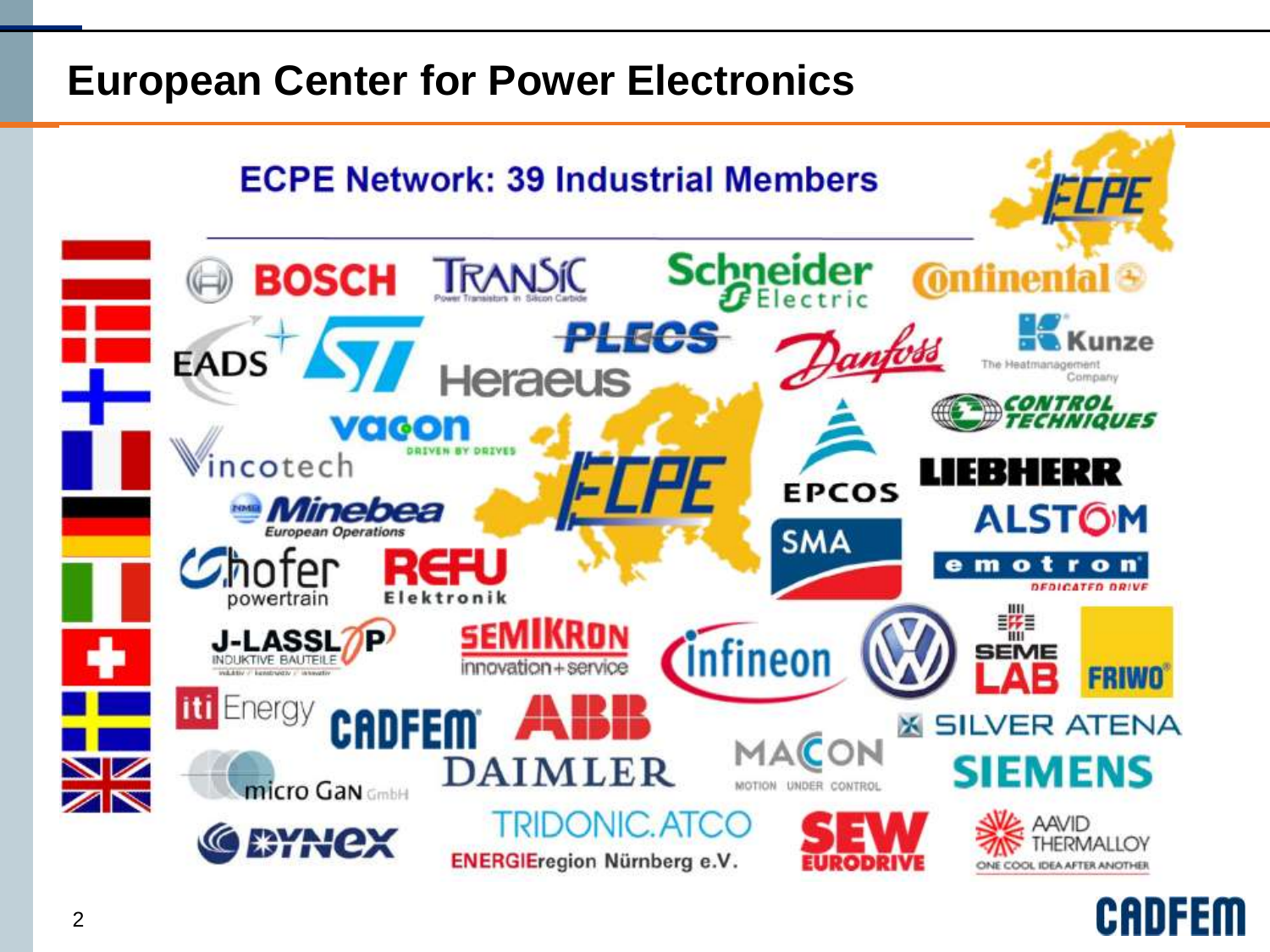# **IGBT Converter**

- Insulated Gate Bipolar Transistor:
	- Very efficient thermal losses about just 5%
	- **However 20 kW converter produces 1 kW power dissipation.**
- **Electrothermal simulation is required:** 
	- Electrical properties of IGBT depends on temperature;
	- Too high temperatures reduces reliability and durability.





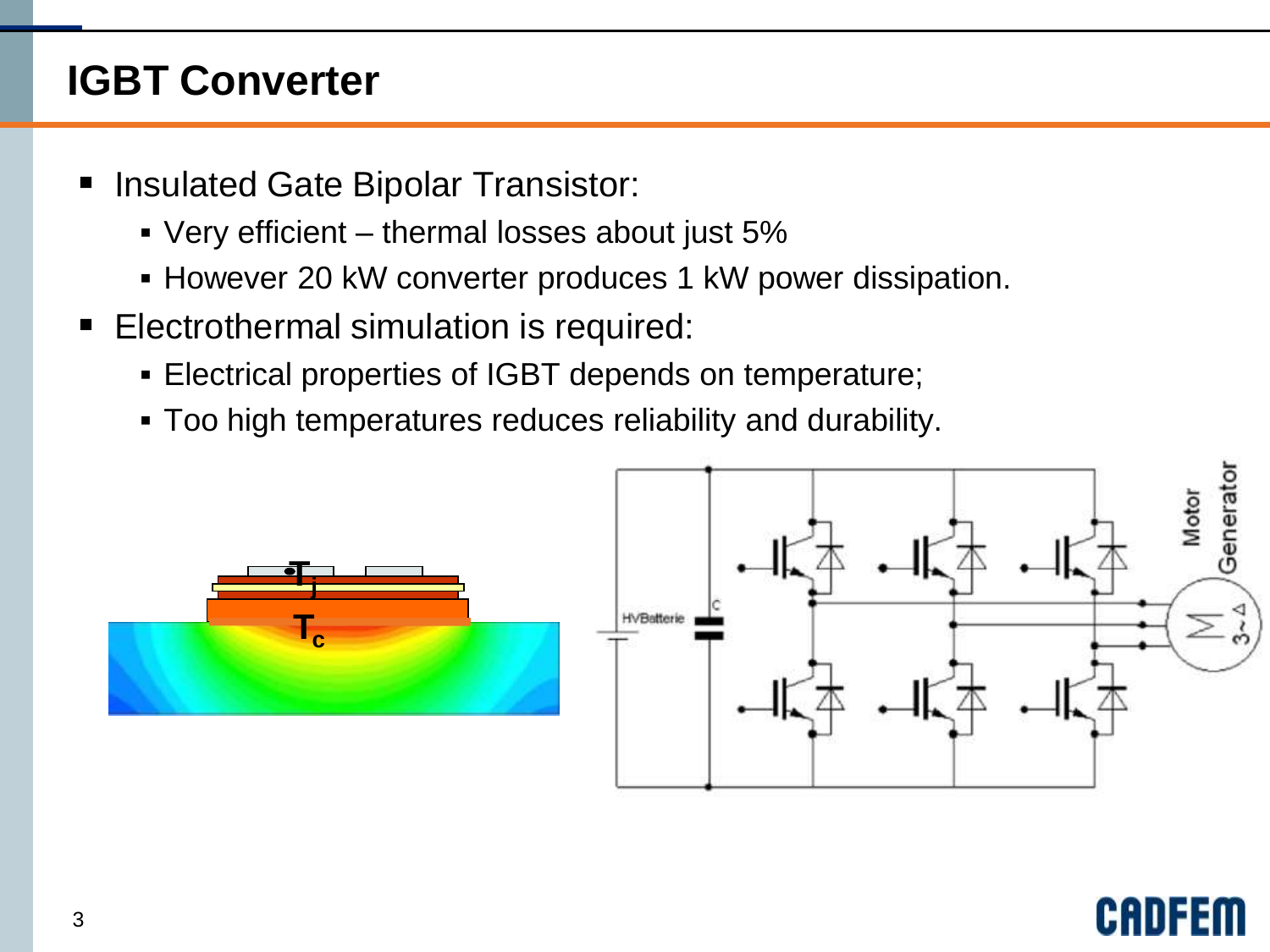#### The Model of the Converter



Original Model **Model** Model in Icepro



Model in Icepak

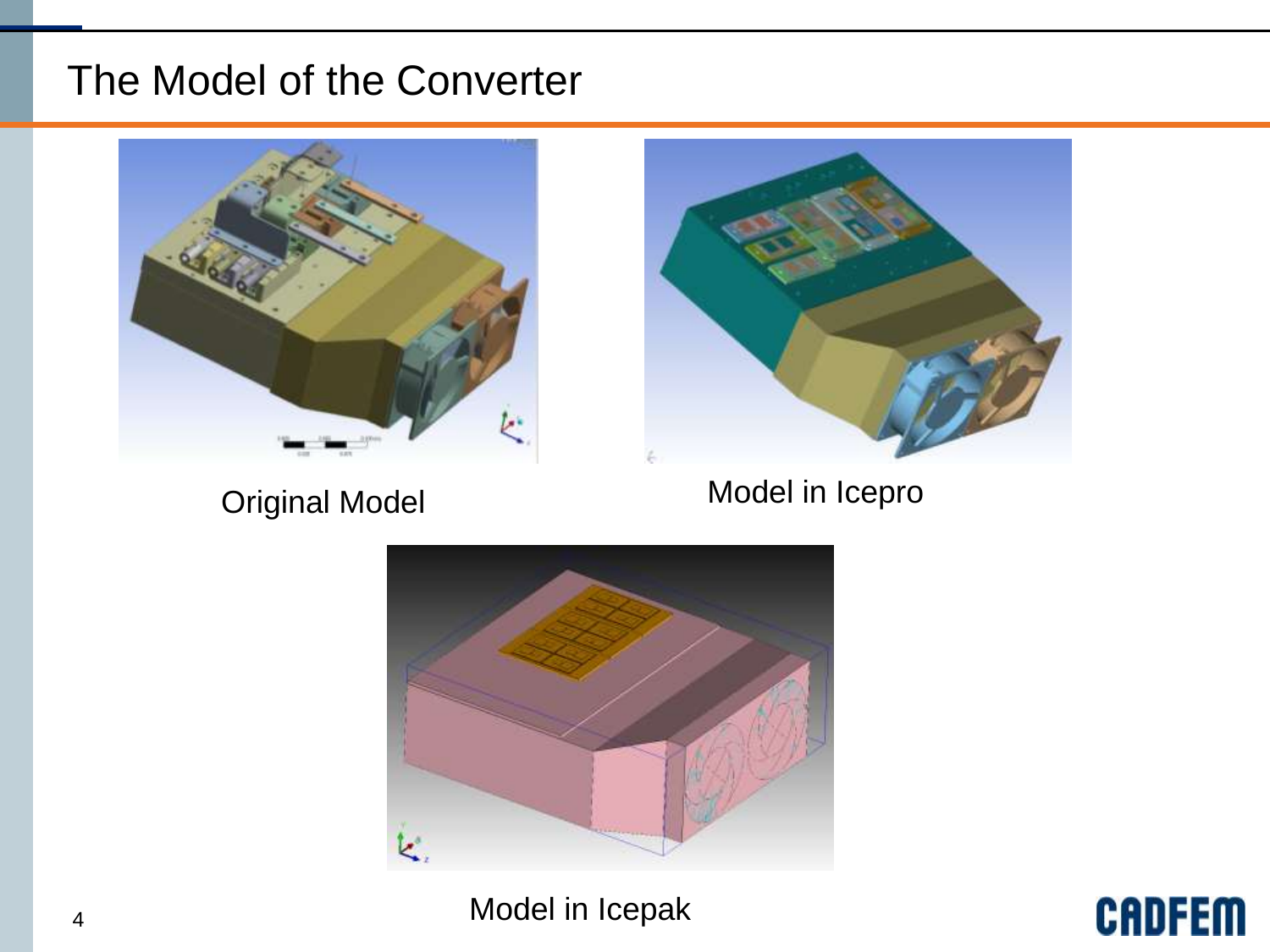# **Simplifying the Heat sink In Icepro**

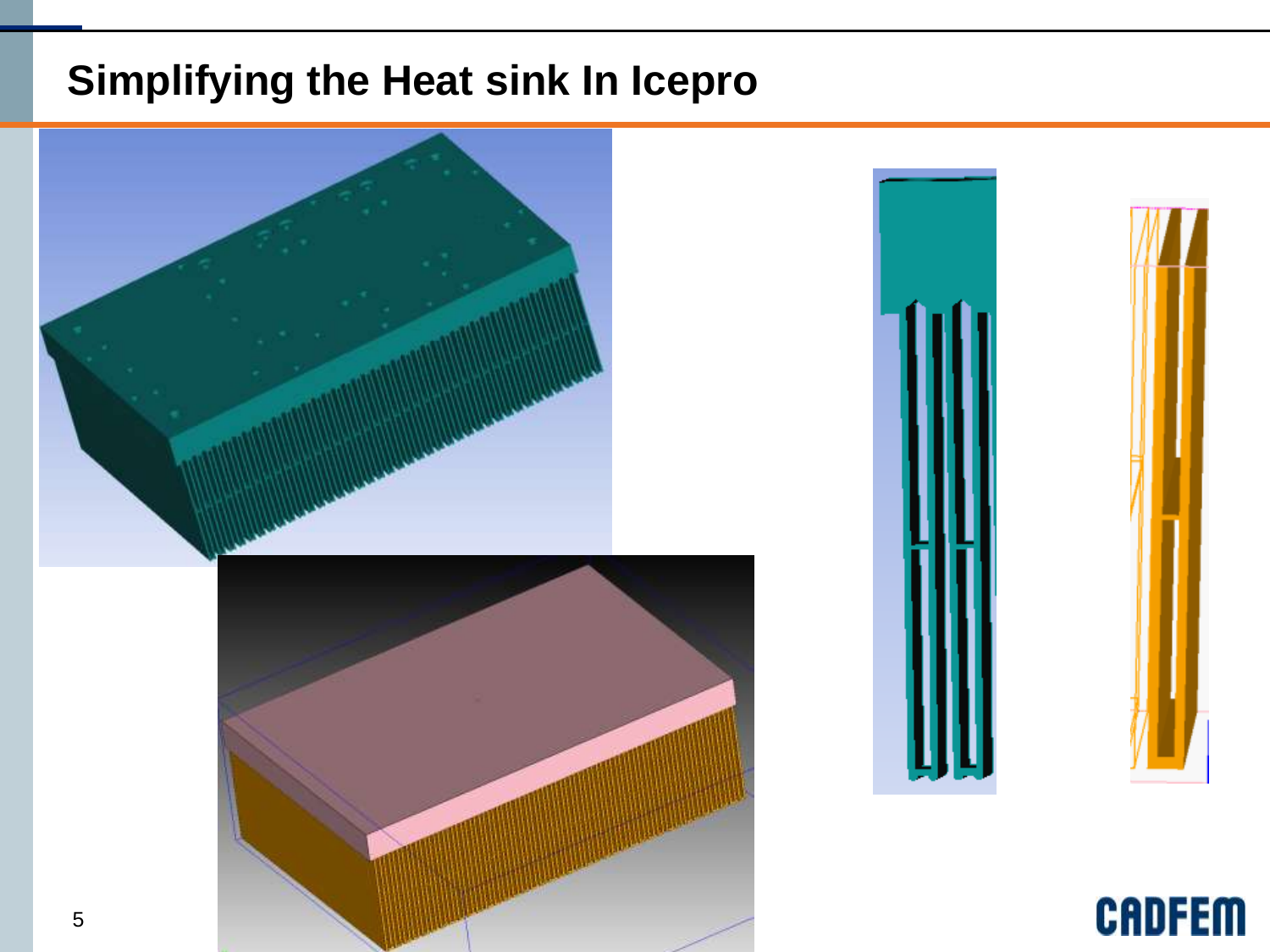#### **Power dissipation, materials, boundary conditions**

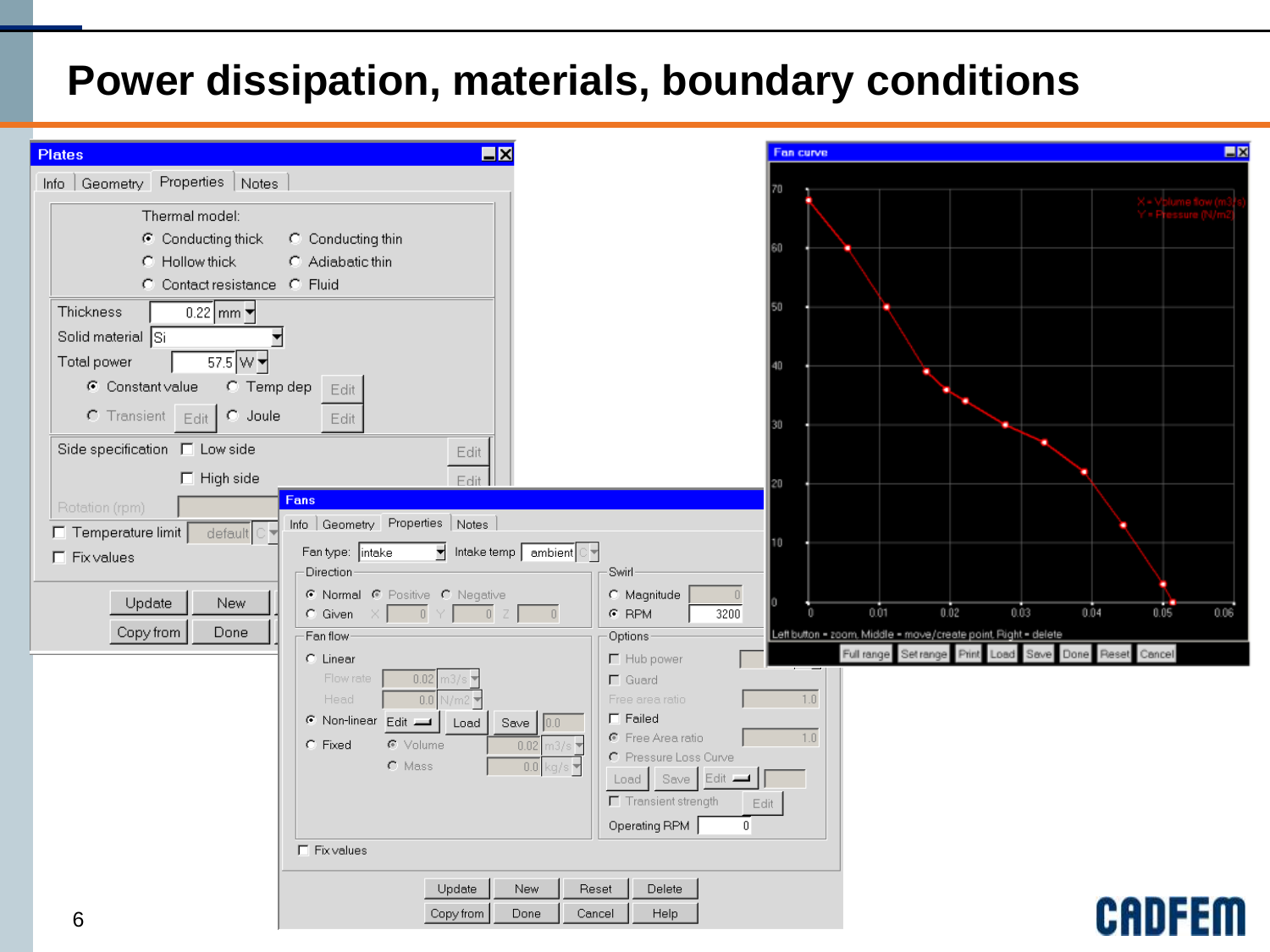#### **Mesh**

|    | <b>Mesh control</b><br>$\Box$<br>Num elements: 1298828<br>Num nodes: 1386732<br>Generate Display   Quality   Export  <br>$\nabla$ Display mesh<br>□ Surface C All objects<br>Non-conformal:<br>Volume C Currenttype<br>□ □ Inner □ □ Outer<br>$\nabla$ Wire $\qquad$ G Selected objects $\Gamma$ Between assemblies<br>E Solid fill C Selected shape<br>$\nabla$ Cut plane<br>-Plane location<br>Set position<br>$\gamma$ plane through ce $\blacktriangledown$ |
|----|-----------------------------------------------------------------------------------------------------------------------------------------------------------------------------------------------------------------------------------------------------------------------------------------------------------------------------------------------------------------------------------------------------------------------------------------------------------------|
| ШI | Update<br>PX 0.079 PY<br>$-40.4$<br>70.0<br>$-40.4$<br>0.500<br>$\Box$<br>Mesh color<br>Component visibility<br>Close   Help                                                                                                                                                                                                                                                                                                                                    |

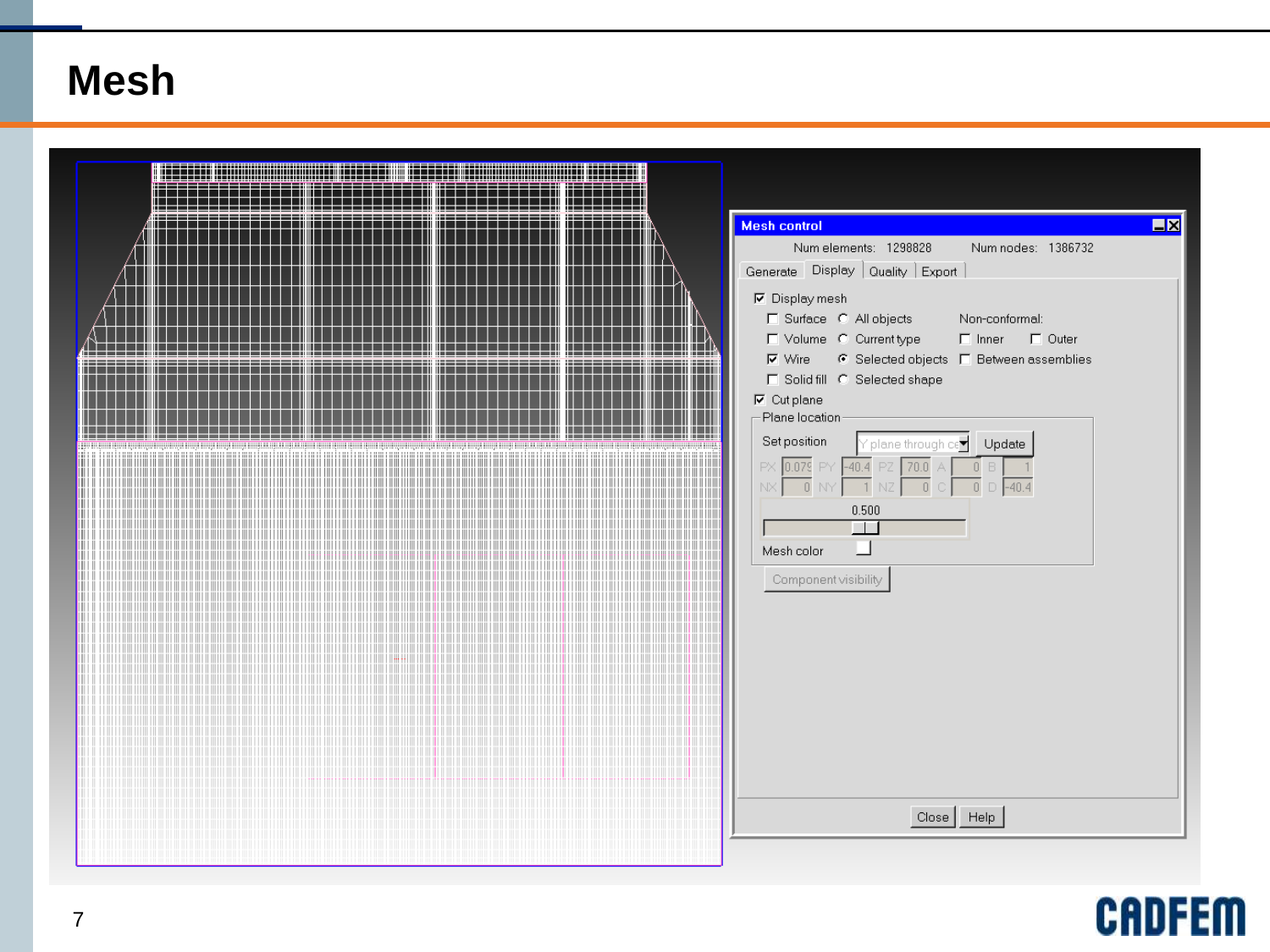### **Solution - convergence**



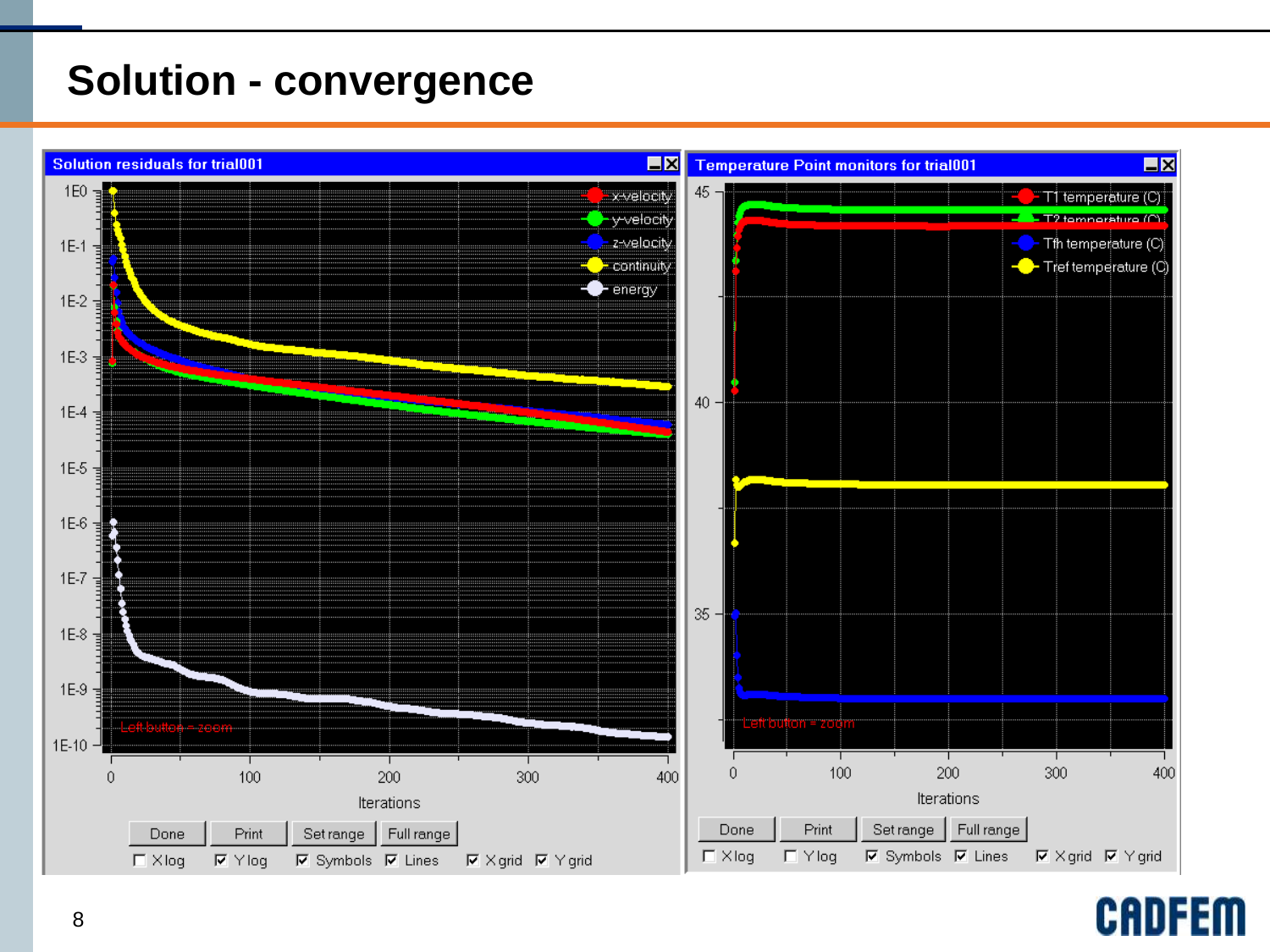# **Typical Simulation Results**





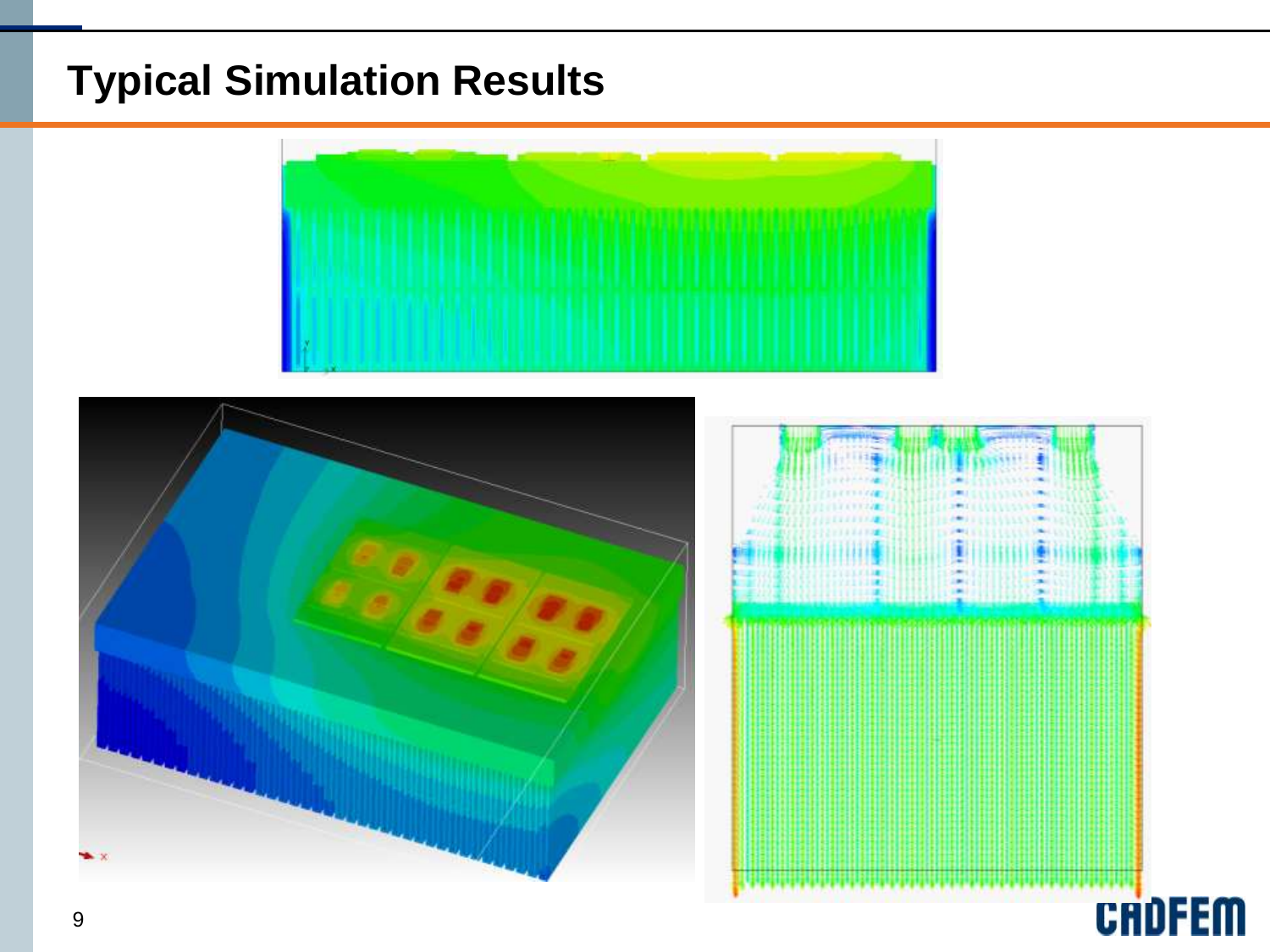#### **Comparison with Experimental Measurements**





| <b>Parametric trials</b> |                  |       |       |       |      |            |       |      |  |  |  |
|--------------------------|------------------|-------|-------|-------|------|------------|-------|------|--|--|--|
|                          | <b>Functions</b> |       |       |       |      |            |       |      |  |  |  |
| <b>Trial</b>             | Τ1               | Т2    | Tfh   | Tref  | Тa   | <b>RPM</b> | diode | igbt |  |  |  |
| $\parallel$ trial001     | 44.39            | 44.39 | 33    | 38.06 | 26   | 3200       | 17    | 23   |  |  |  |
| $\parallel$ trial002     | 71.84            | 71.82 | 44.06 | 56.4  | 27   | 3200       | 40    | 57.5 |  |  |  |
| $\parallel$ trial003     | 63.14            | 63.13 | 41.06 | 50.86 | 27.5 | 3200       | 34    | 43.5 |  |  |  |
| $\parallel$ trial004     | 62.94            | 62.94 | 41.29 | 50.9  | 28   | 3200       | 35.5  | 40.5 |  |  |  |

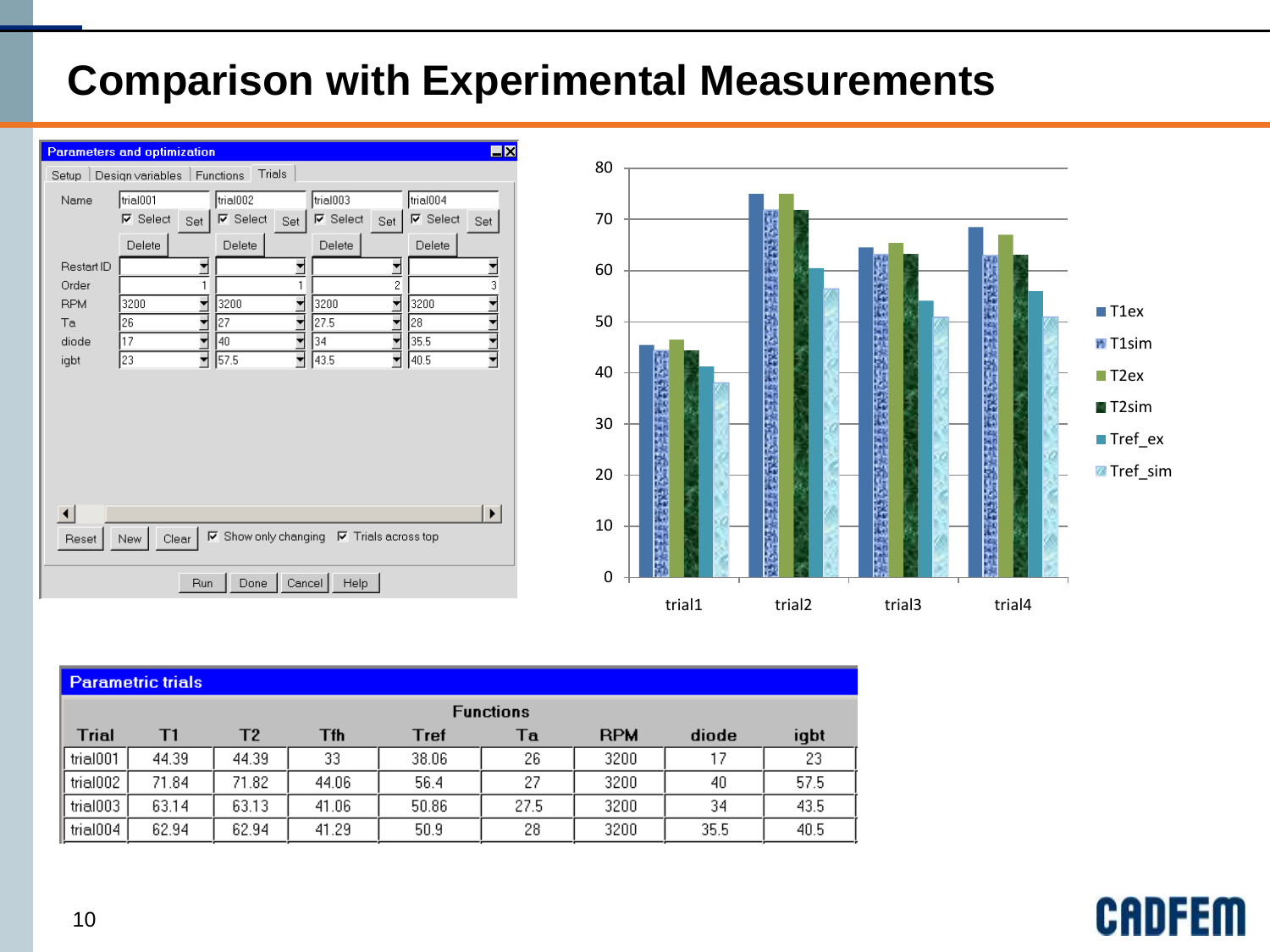# **Transient Simulation in Icepak**

#### **Filow is developed: We need to** solve only energy equation.







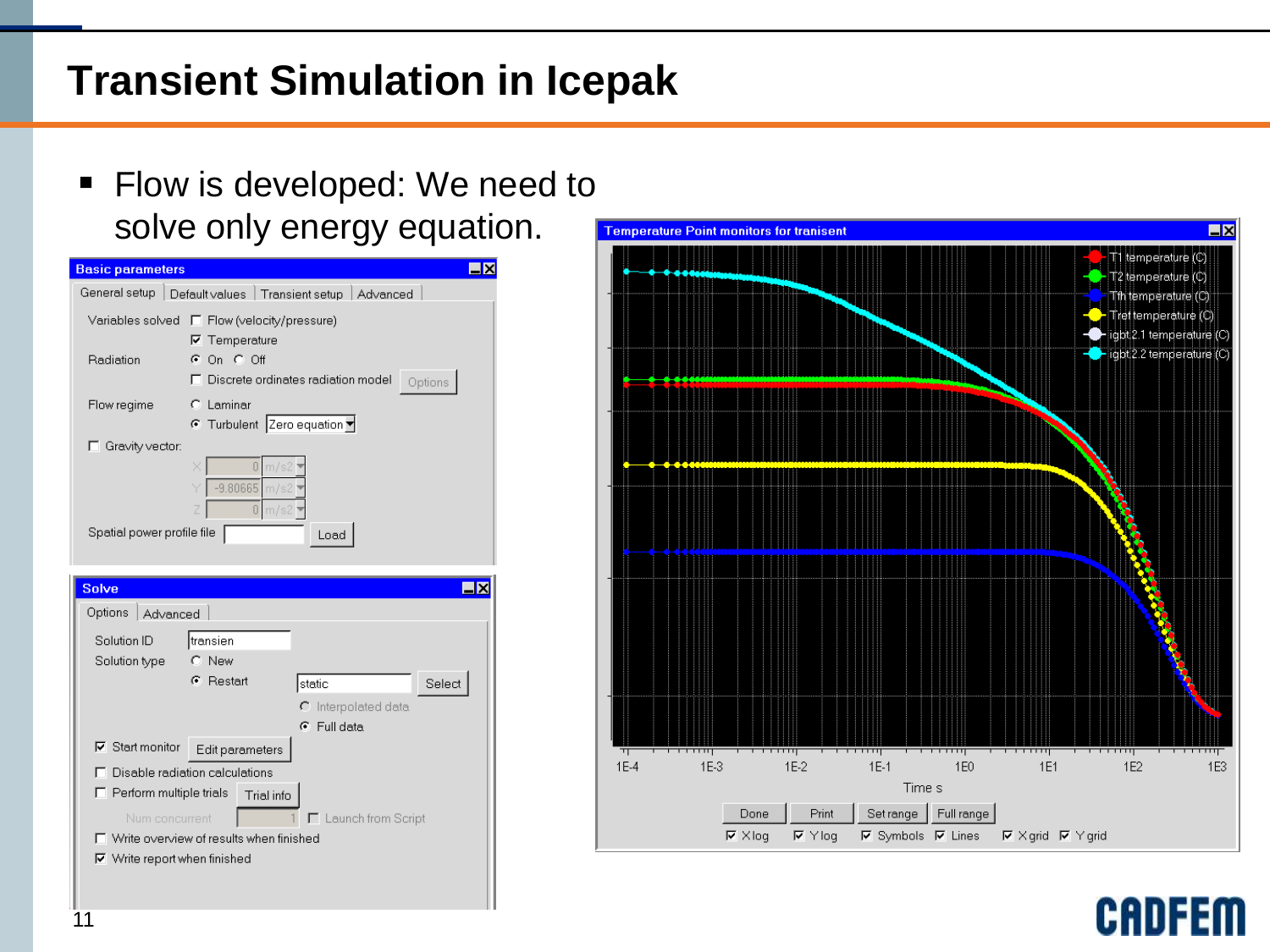# **From Finite Elements to System Simulation**





- **Electrothermal Simulation with IGBTs:** 
	- **From ANSYS Workbench to System Level**

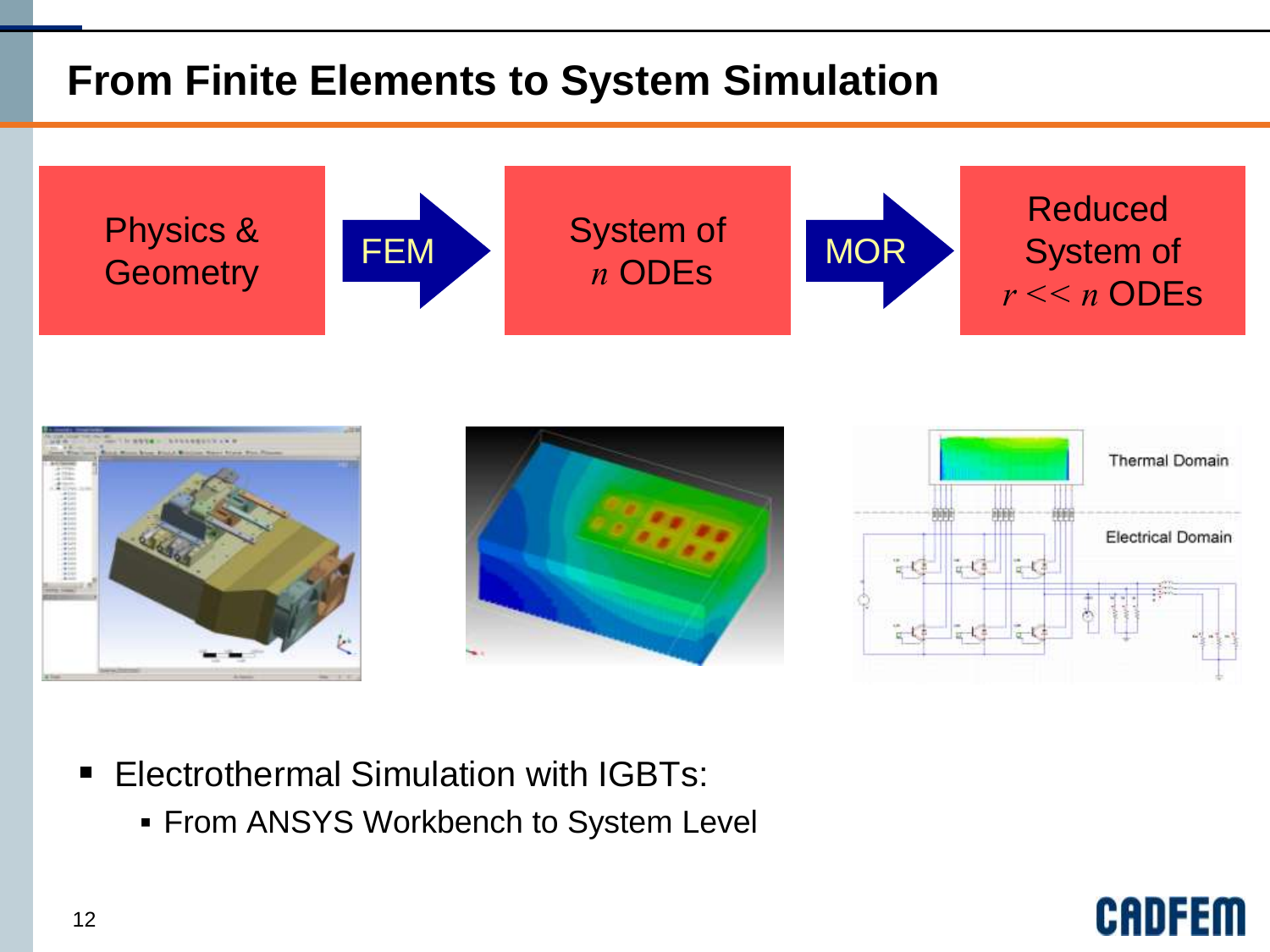#### **Model Order Reduction**

- Relatively new technology
- **Solid mathematical background:** 
	- Approximation of large scale dynamic systems
- **Dynamic simulation:** 
	- **Harmonic or transient simulation**
- **Industry application level:** 
	- **Linear dynamic systems**



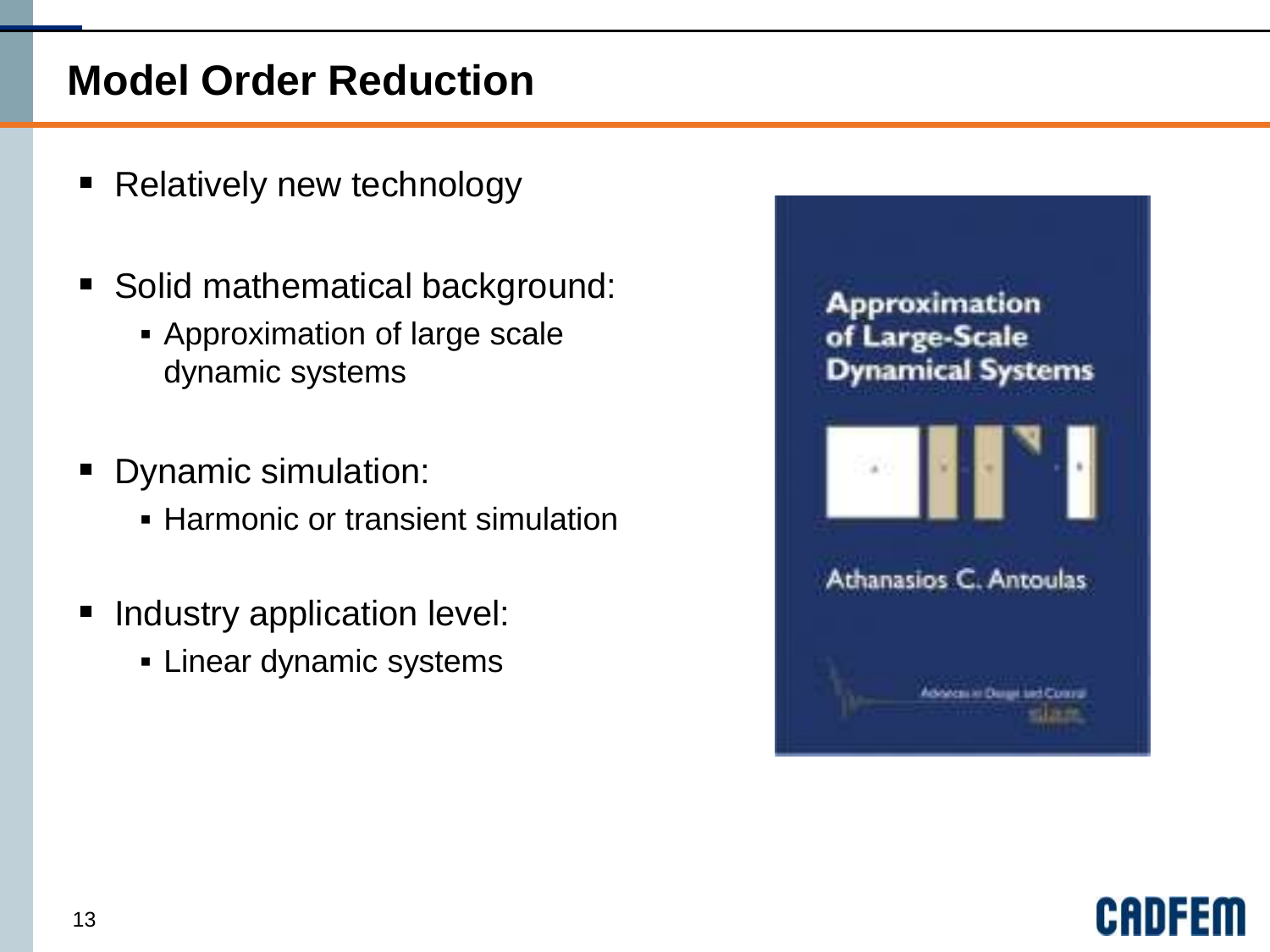# **Model Reduction as Projection**

■ How to find

■ Mode

to do it.

subspace?

superposition is

not the best way

**Projection onto low**dimensional subspace

$$
E\dot{\mathbf{x}} + K\mathbf{x} = B\mathbf{u}
$$



$$
\mathbf{x} = V\mathbf{z} + \varepsilon
$$



 $V^T E V \dot{\mathbf{z}} + V^T K V \mathbf{z} = V^T B \mathbf{u}$ 

$$
E_r \parallel + |K_r| \parallel = |F_r| \cdot \parallel
$$

CAI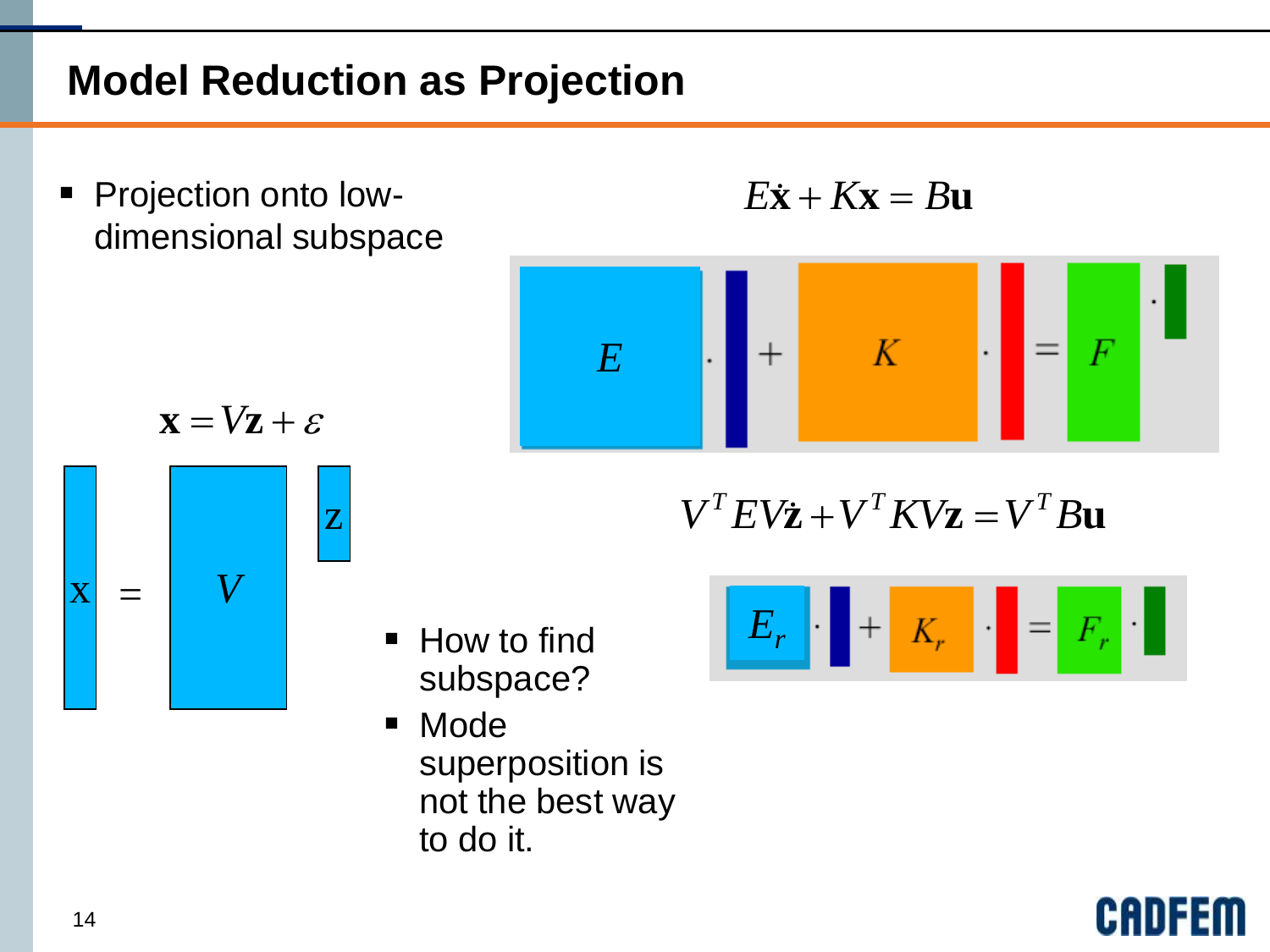#### **Transferring Model from Icepak to Workbench**

|         | <b>Report summary data</b> |                         |            |         |         |             |  |             |          |
|---------|----------------------------|-------------------------|------------|---------|---------|-------------|--|-------------|----------|
| Section | Sides<br>Value             |                         | Min.       | Max     | Mean    | Stdev Total |  | Area/volume | $\equiv$ |
| All     | All                        | Heat tr. coeff (W/K-m2) | $-3.31558$ | 331.76  | 22.7281 |             |  | 2.58861 m2  |          |
| All     | All                        | Heat tr. coeff (W/K-m2) | $-3.31559$ | 331.762 | 22.7275 |             |  | 2.58861 m2  |          |
| All     | All                        | Heat tr. coeff (W/K-m2) | $-3.31559$ | 331.762 | 22.7285 |             |  | 2.58861 m2  |          |
| All     | All                        | Heat tr. coeff (W/K-m2) | $-3.31558$ | 331.762 | 22.7295 |             |  | 2.58861 m2  |          |



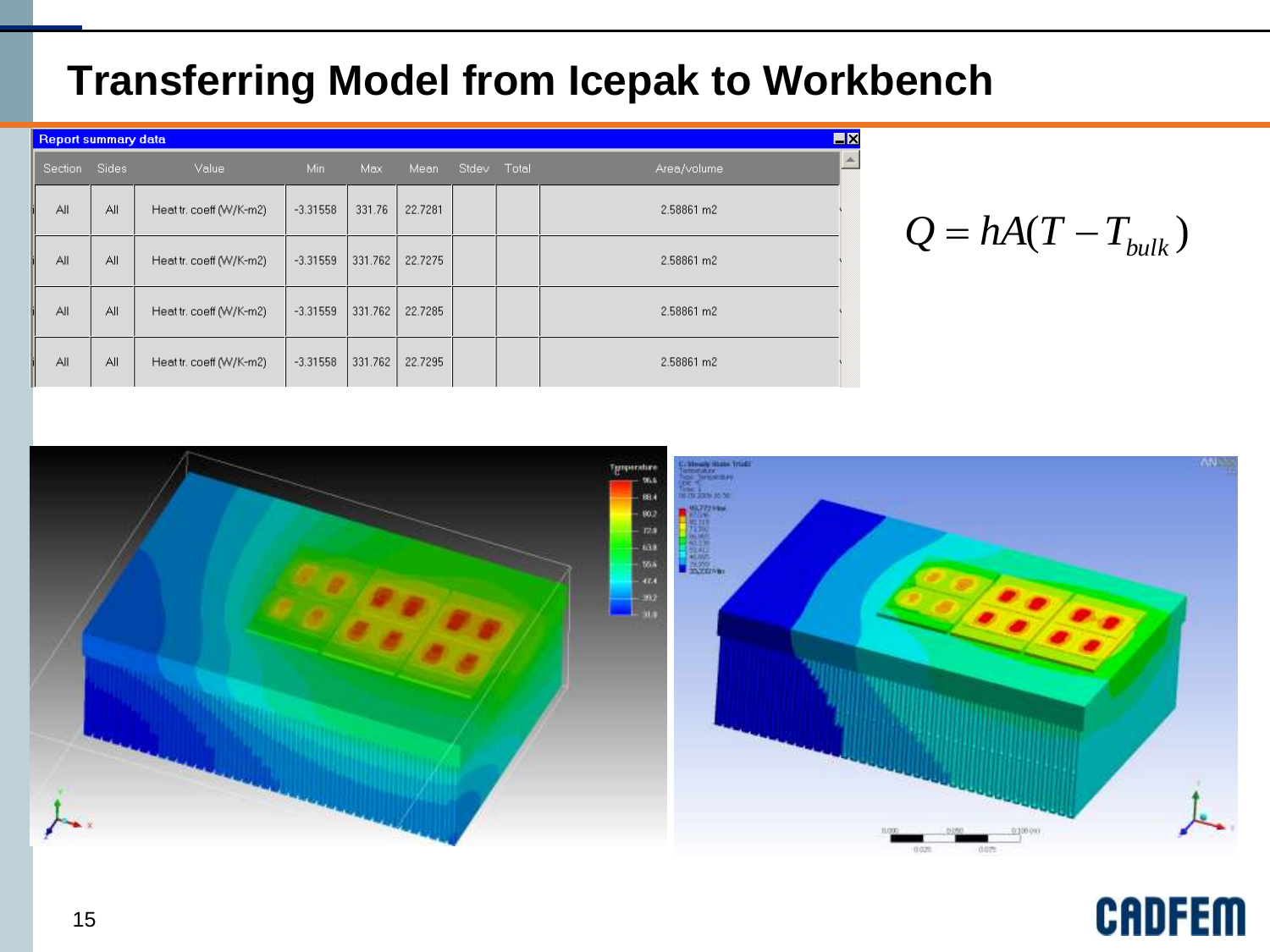# **MOR for ANSYS: [http://ModelReduction.com](http://modelreduction.com/)**



Current version 2.5

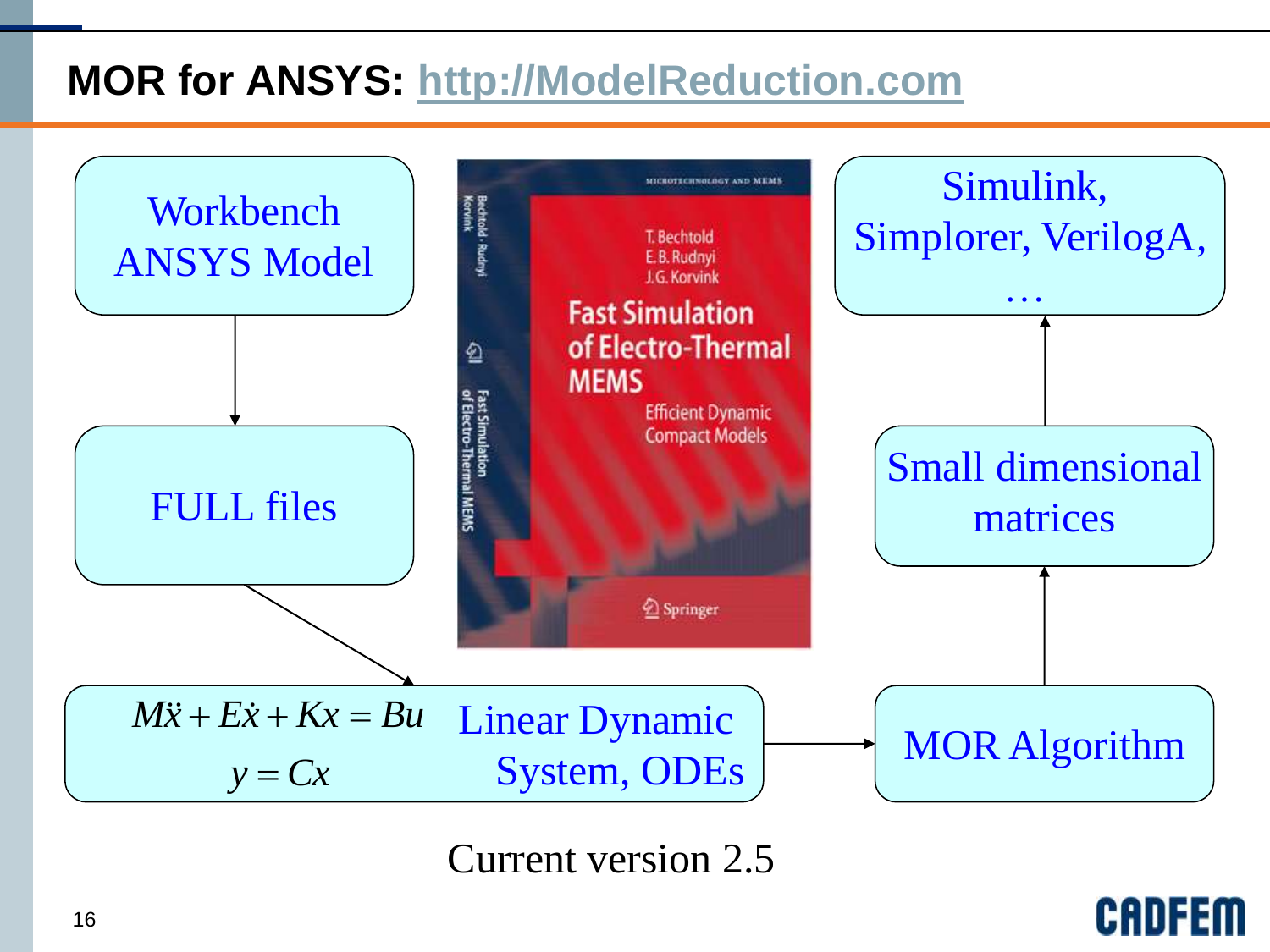# **Model Reduction: Inputs and Outputs**

■ 12 inputs and outputs have been defined



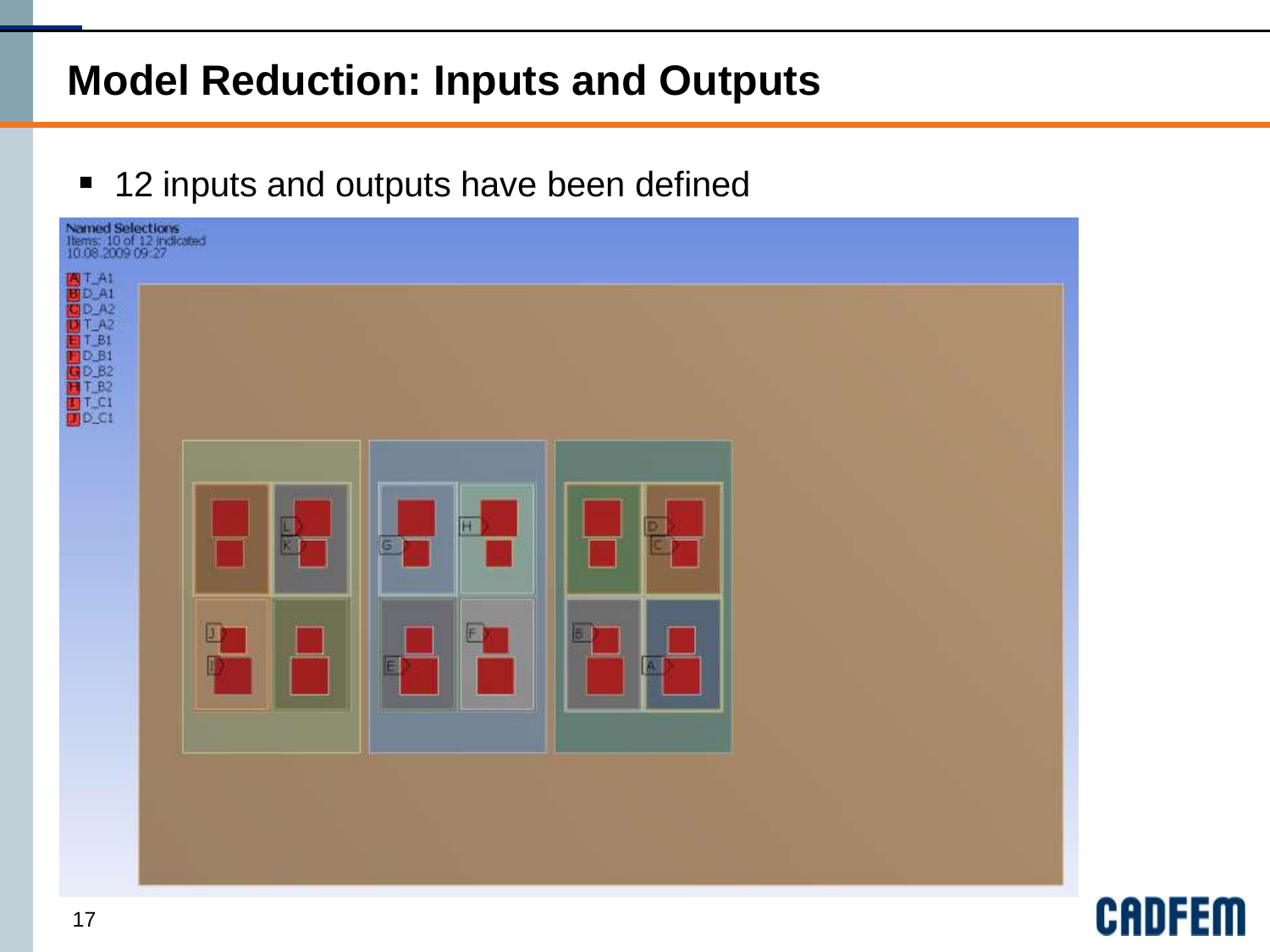#### **Model reduction**

- Dimension of the model in ANSYS is about 900 K DoFs.
- Dimension of the reduced model is 15 DoFs per input  $= 15*12 = 180$ .
- The reduced model covers all heat sources and thermal cross talk at once.
- **Transient simulation when 1 W has been applied only on device.** Step response.
- On the next slides there is comparison between the simulation of the full model in ANSYS and the reduced model for T A1. This curve corresponds to thermal impedance.

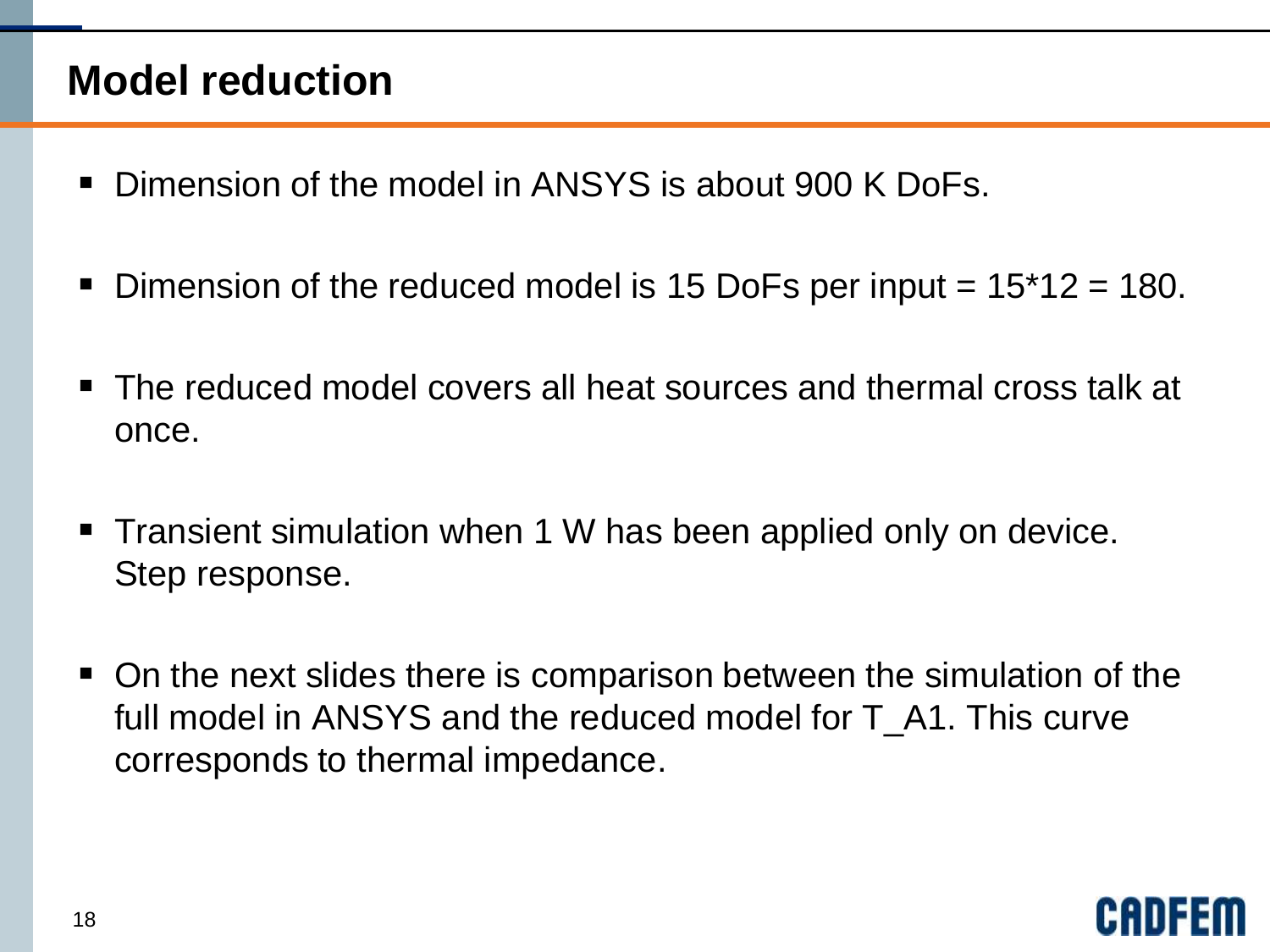#### **Comparison**

■ Red line – ANSYS, green line – reduced model. Difference is close to the line thickness. For such accuracy, one needs 15 DoFs per input.



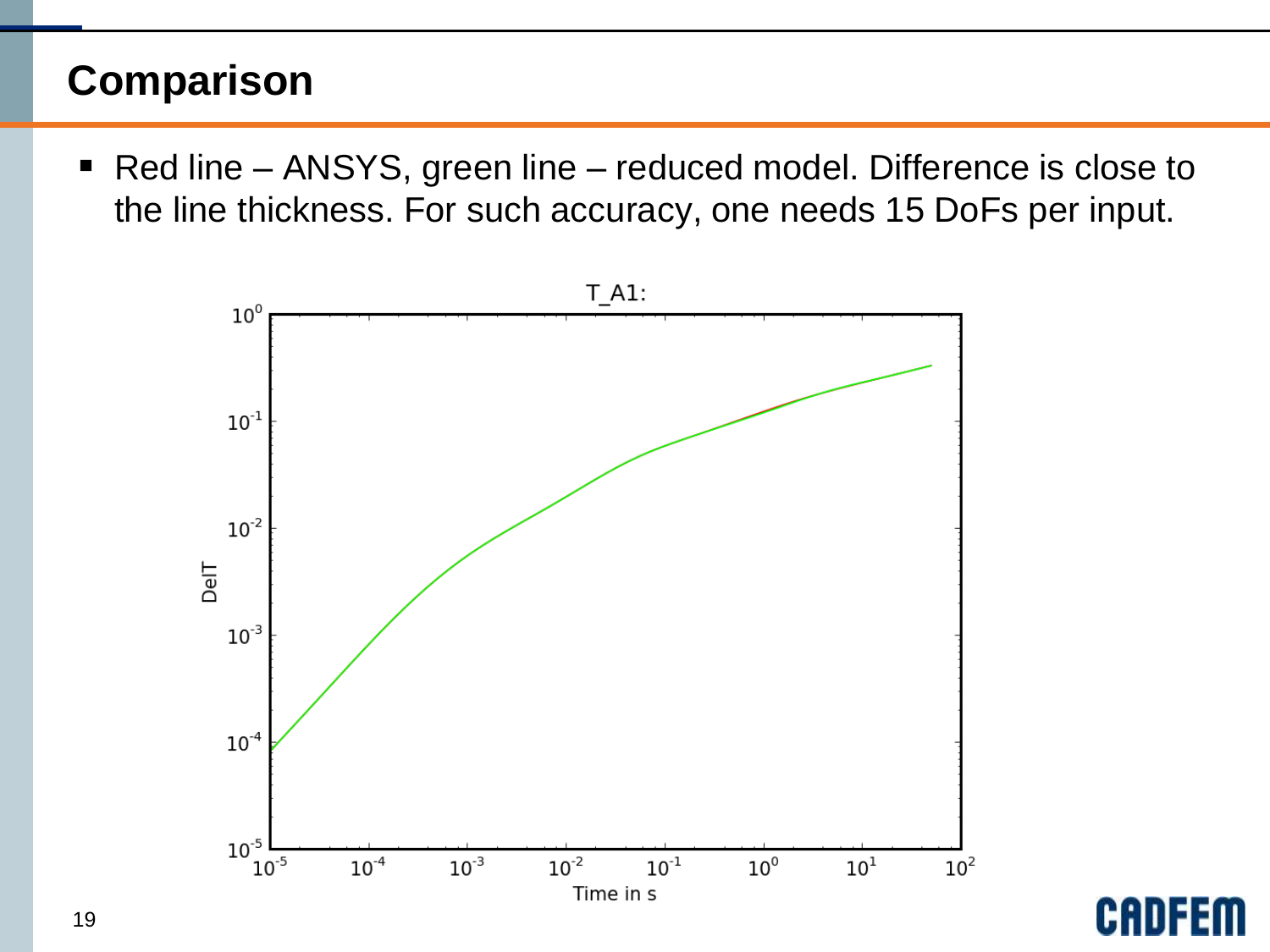### **Comparison**

■ Relative error between results in ANSYS and reduced model.



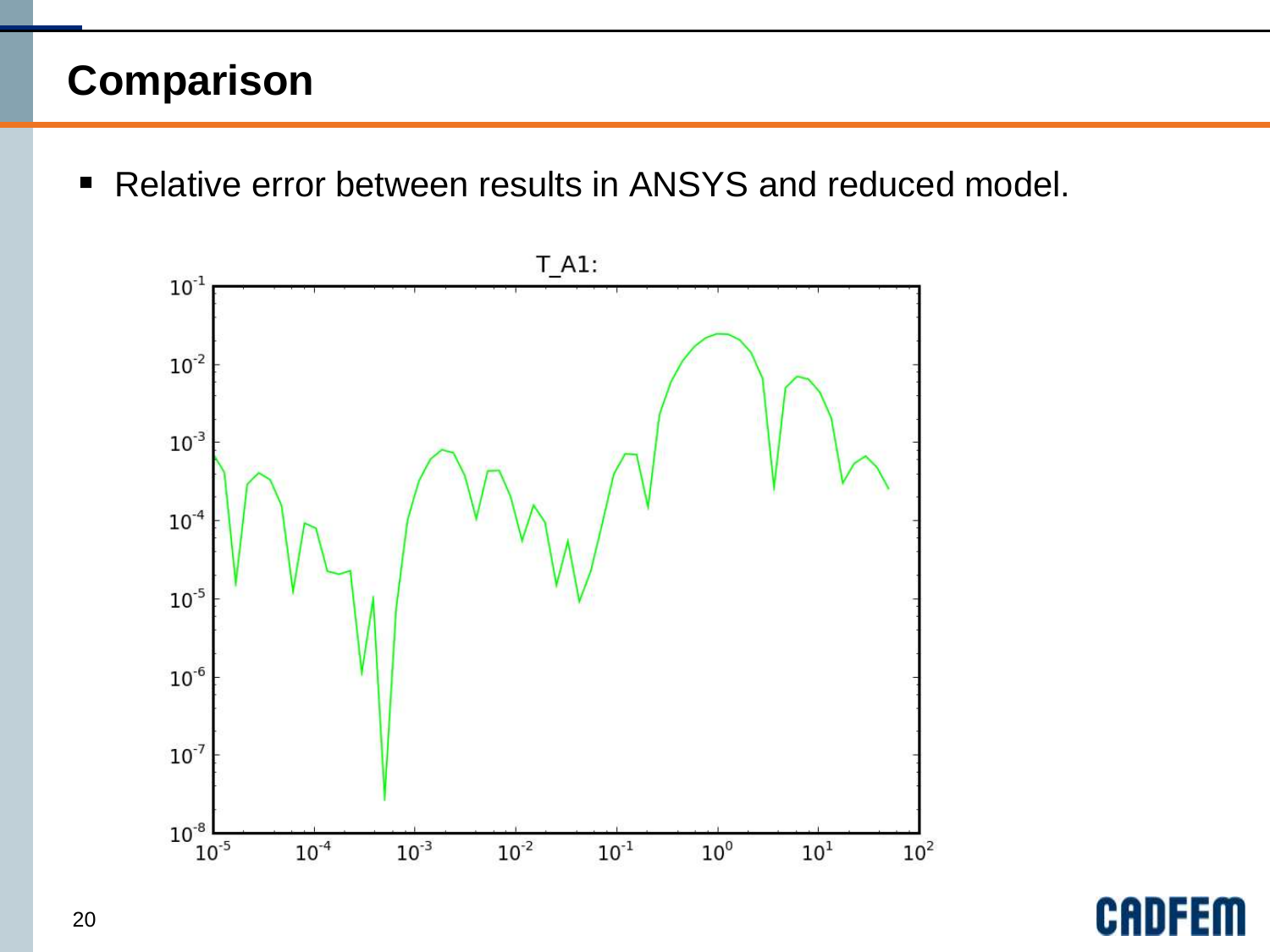#### **Comparison with Measurements**

- Cooling curves from the stationary state with:
	- 75 W on IGBTs
	- 0 W on diodes
	- $\blacksquare$  T ambient = 28.5
- Using point T2 (P2) and the average on the upper face of IGBT T\_B2 for comparison with the measurements

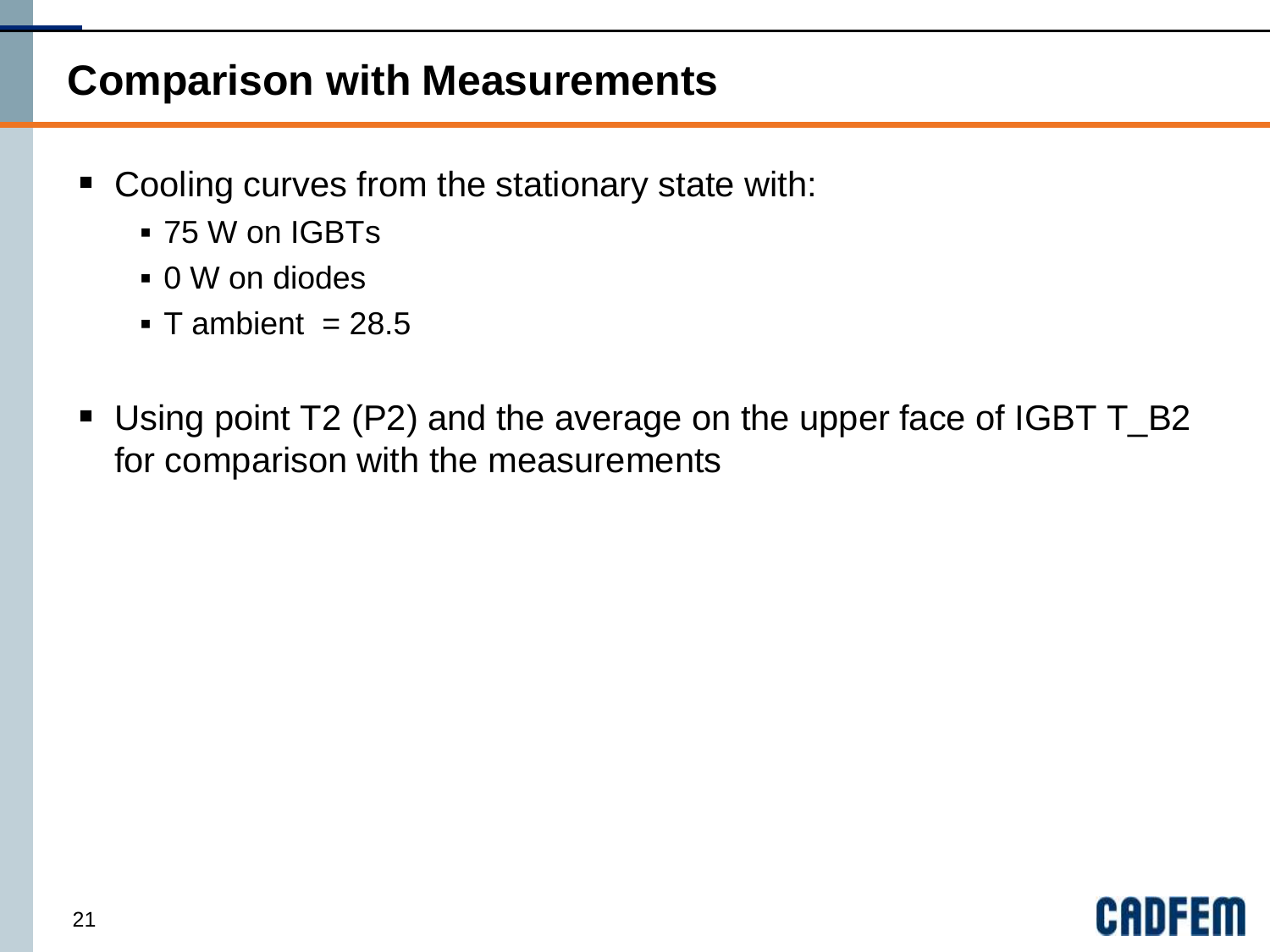#### **Temperatures on IGBTs**



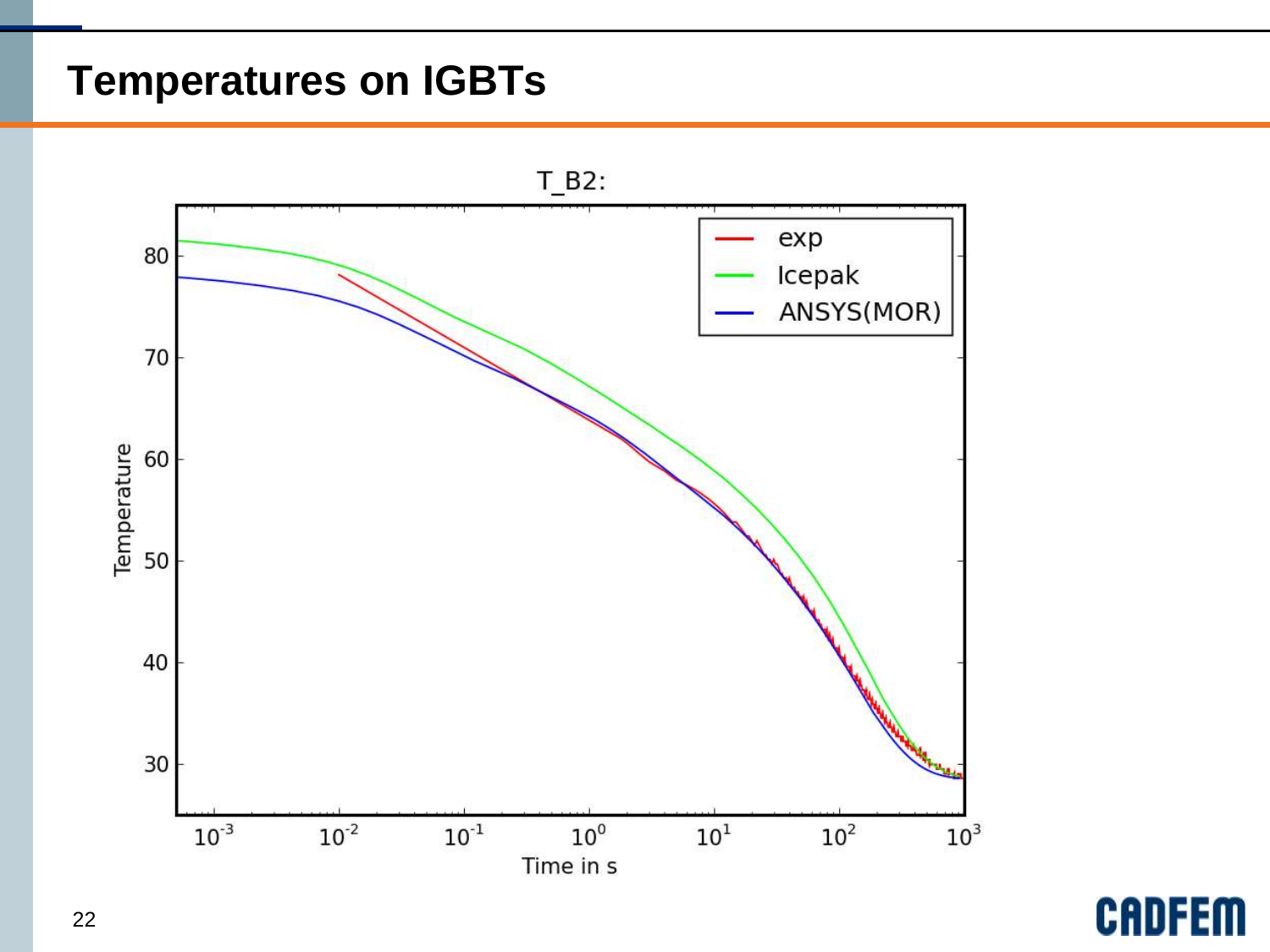#### **Temperatures under IGBTs**



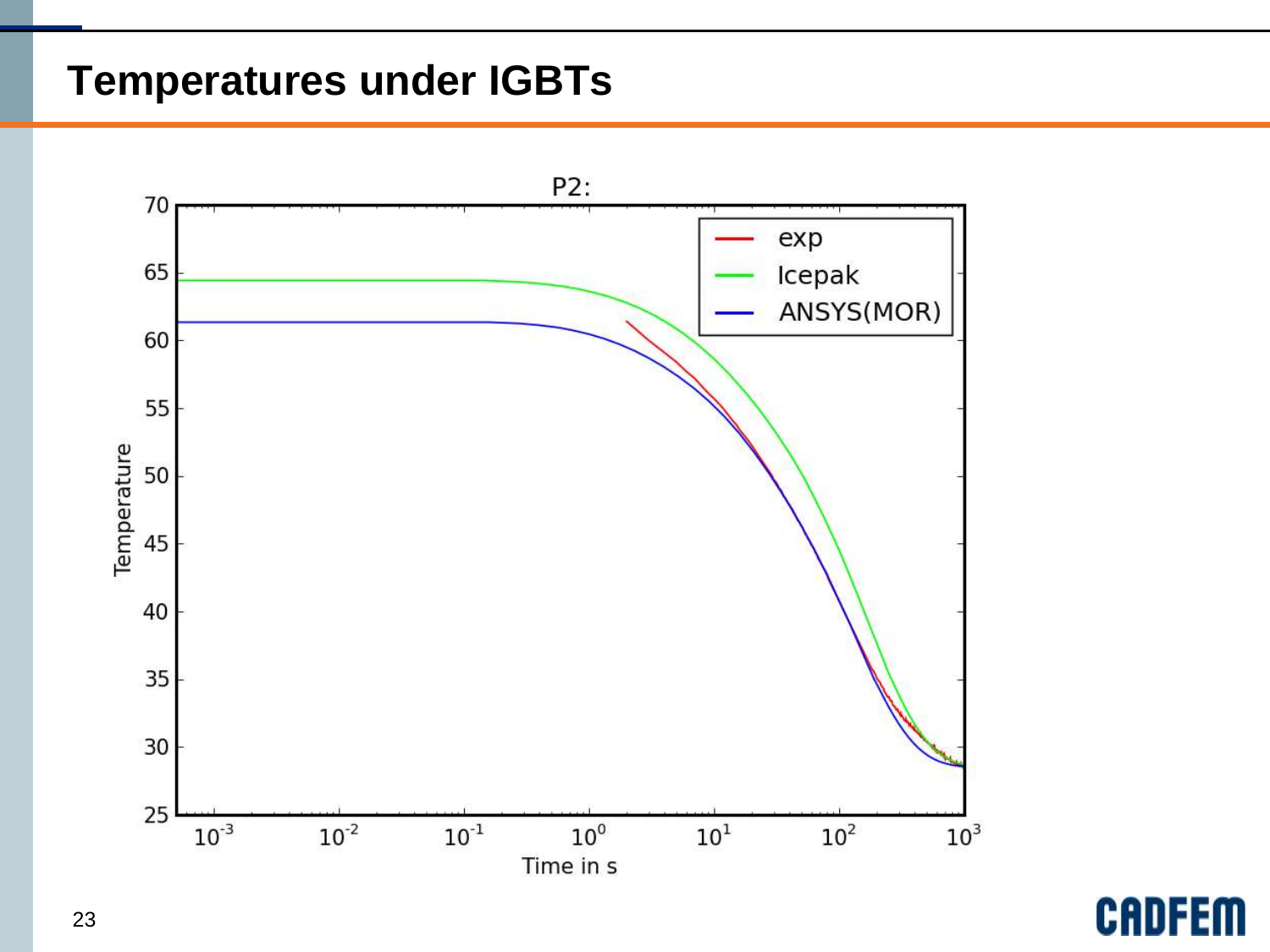### **Simulation in Simplorer**